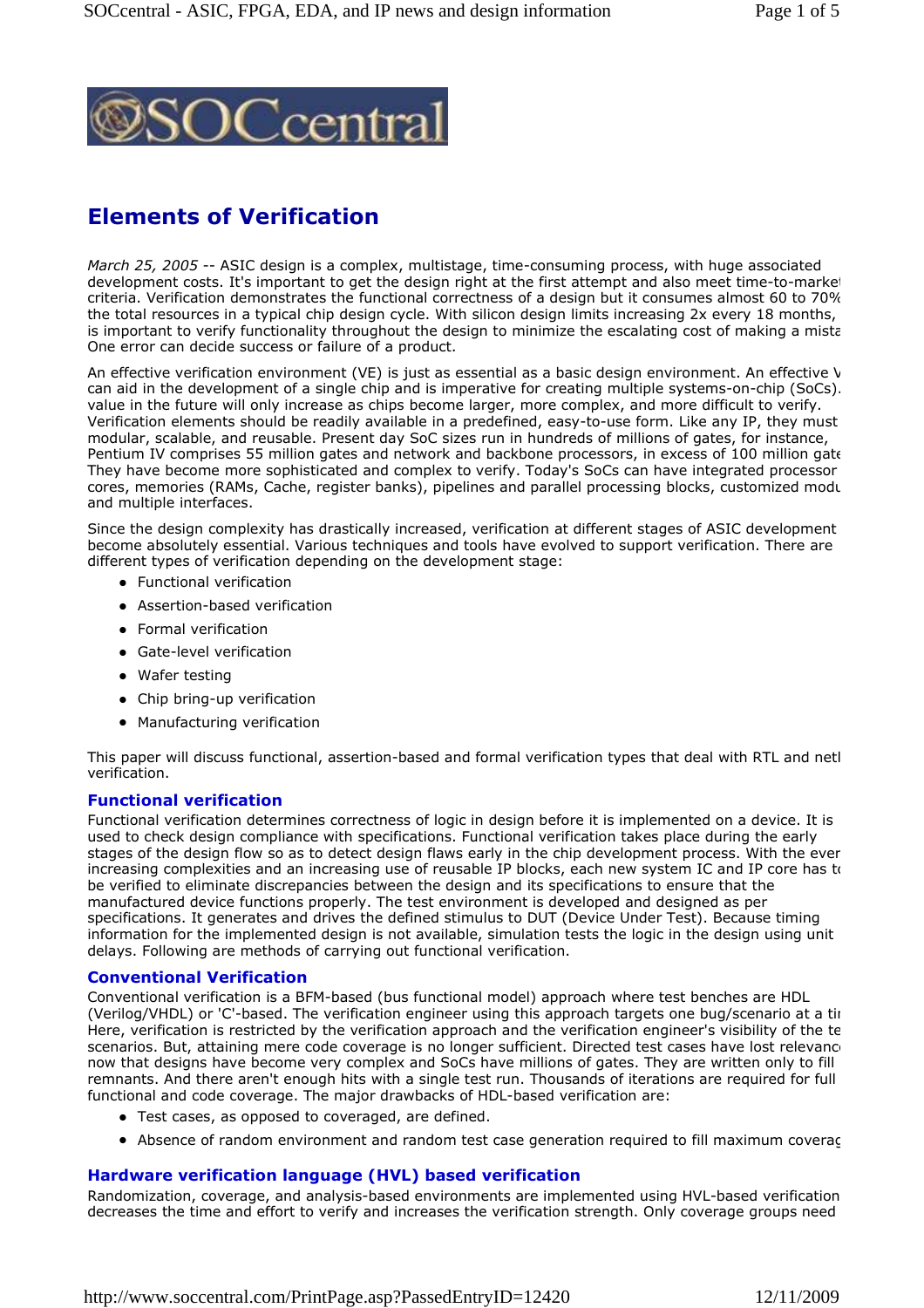be defined and the compliance checklist mapped in them. Using HVLs, the verification engineer is able to:

- Implement checkers, sequences.
- Generate signals, temporals.
- Inject and generate error/invalid scenarios and illegal conditions.

HVLs support use of coverage-driven verification methodology that enables complete verification of DUT using automatically generated real world scenarios. They also help create an integrated verification environment that supports constrained random traffic generation and functional coverage. This increases test range significantly and enhances maximum possibility for all kinds of corner cases. Automatic generation of transactions implies automatic coverage of corner cases and real world scenarios.

## **Benefits of HVL-based verification:**

- Automatic, Random and Constrained Random generation
	- Automatic generation of transactions possible.
	- Automatic coverage of corner case scenarios and unknown corner cases.
	- Random packet generation and transmission resulting in greater possibility of hitting unexpected cases.
	- Random and constrained random generation supported.
	- Ranges, rules on generation possible for directed random packet generation.
	- o Unknown corner cases covered.
- Coverage Driven Verification
	- Automated random generation functionality coverage.
	- Measure of verification completeness provided by functional coverage.
	- Corner cases exercised, with addition of a few directed test cases.



**Figure 1. Constrained random generation improves coverage productivity**

#### **VIP-based verification**

Most designs today incorporate standard protocols. For example, PCI Express, GBE, and USB are industry standards used in many chips. These standards have to be implemented correctly for the success of the chip. Testing designs against such verification IP to verify these standards increases verification productivity considerably. IP/design reuse provides only 30 to 40% effort savings. The *big* ROI lies in verification reuse. Verification consumes up to 70% of the time and effort and if users are focused on design IP, they address only 30% of the issue. Verification IP offers remarkable value to teams trying to integrate an IP core into t device. Until recently, VIP often only consisted of a bus-functional model (BFM), and possibly included a monitor for protocol checking. For VIP to be effective in enabling reuse of complex design IP, it needs to provide many more features and functions. The main advantages of using verification IP for verification are reduced time-to-verify, reduced costs, a scalable verification environment that enables bottom-up verificat of complex SoCs, and fast ramp-up to functional testing stage.

#### **Layered, object-oriented verification methodology for next generation SoCs**

Layer-based, object oriented verification environments are required to verify today's complex chips/SoCs. Layered verification environments (VEs) are the key to handling design modifications. VEs implemented layerwise, are modular, scalable, and reusable for different design configurations. Environments developed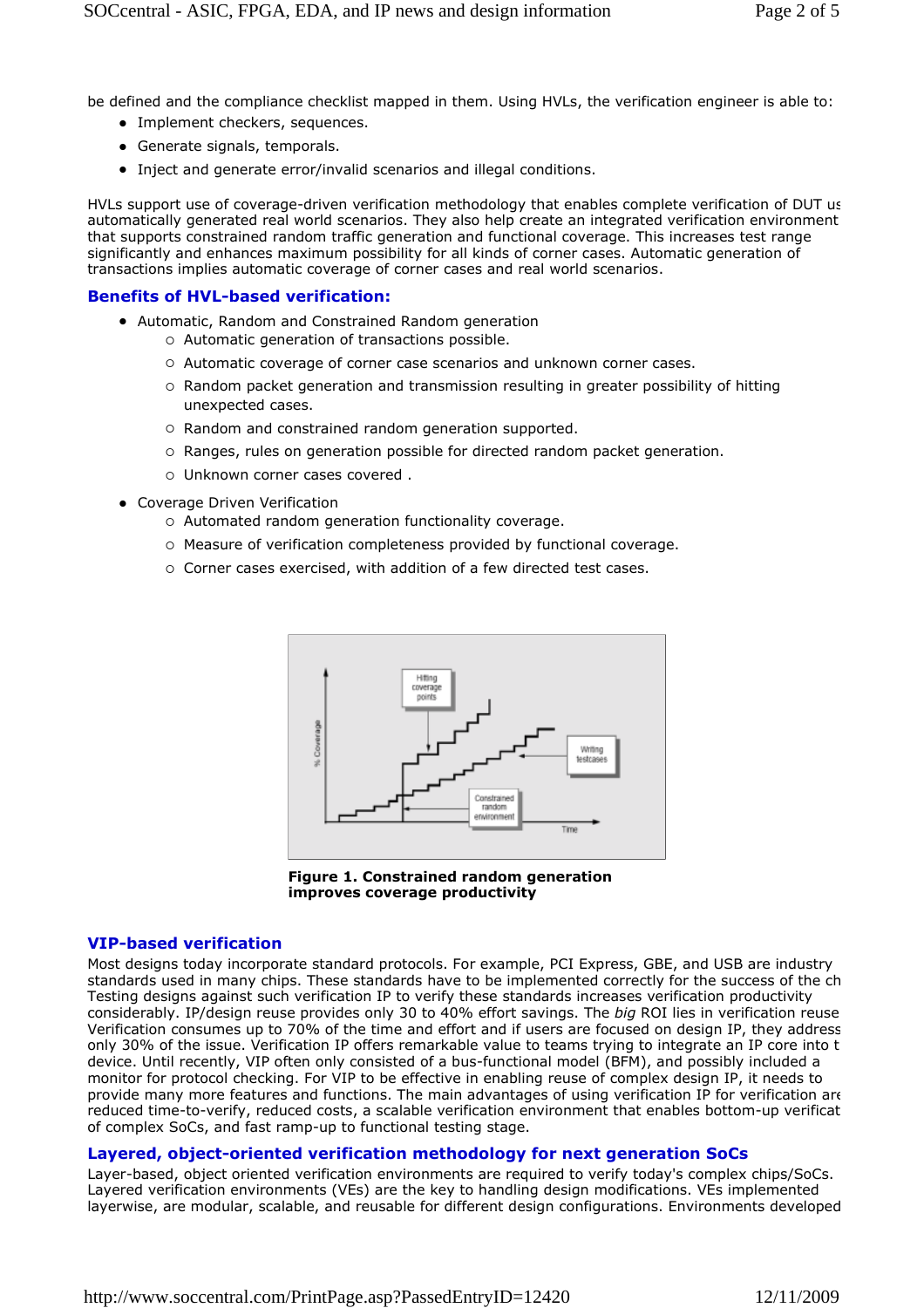using languages that support layered, object oriented verification (LOOV) provide scalability, modularity, a reusability. LOOV makes each layer and module in the VE interoperable and interdependent. Information sharing between modules and between layers becomes possible.

The elements of a verification environment are:

- Layers
	- Signaling layer (Interface/BFM)
	- Operational layer (Data manipulation / Data processing)
- Modules
	- Signaling modules (Interface/BFM)
	- Operational modules (Data manipulation / Data processing)
		- Data modules
		- Control module
- Test paths
	- Data paths
	- o Control paths
- Test cases

Reusable VEs serve both module and system-level verification. Scalable VEs immediately acknowledge changes in functional modes or interfaces. For layer-wise VE implementation, design changes require changing only the corresponding VE layer. For example, if a new payload type is added, only the Data Protocol layer must be modified.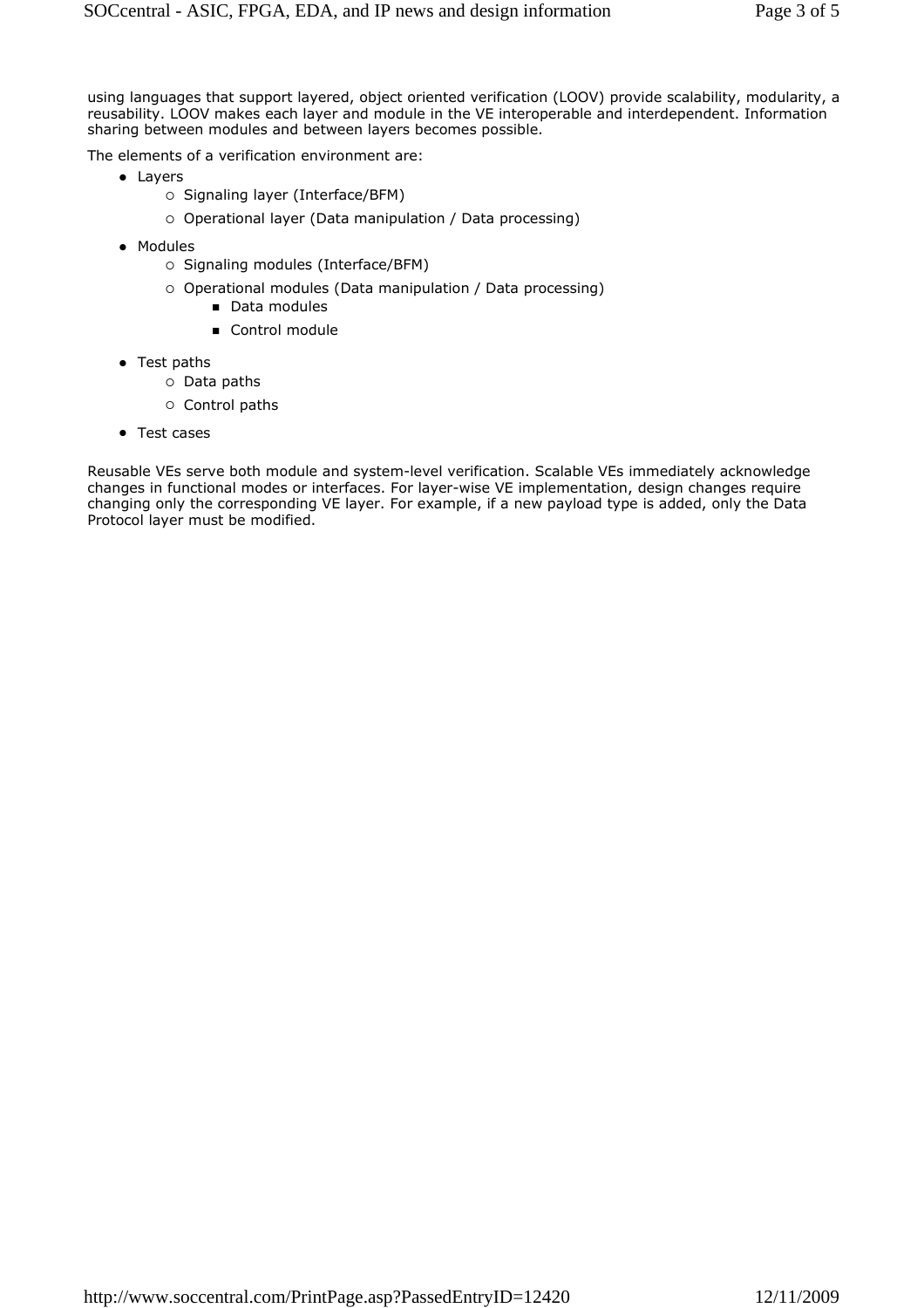

**Figure 2. Object-oriented verification-based verification environment**

# **Assertion-based verification**

Assertion-based verification is a methodology that allows assertions to be specified. Assertions are design checks, either embedded deep in the design by a designer to catch the bugs early on or some pin-checks written by a verification engineer for black box testing of the code. These assertions detect bugs and implement coverage that guide test case writers to develop relevant and more effective tests. Their basic function is:

- Monitor all the interfaces to DUT in order to validate correctness of stimulus.
- Write protocol monitors in the DUT so that it is continuously monitored internally for the correct behavior.
- Write coverage properties to make sure current test suite covers all required stimulus scenarios needed to test DUT functionality.

Assertions provide information about the functional/behavioral nature of the block as the designer intended to be used. They can also be thought of as internal software test points that wait for a particular predefine condition to occur and then notify the designer about the occurrence. This is much better since the bugs are reported at the cause point and not the effect point, saving the tedious process of tracing waveforms back their original causes. Without assertions, test vectors have to be much longer to ensure that triggered bugs are propagated to observable outputs, else the errors remained undetected. By adding assertions, behavior inside the design could be checked and bugs observed instantly, at their source.

Assertion-based verification benefits users by: